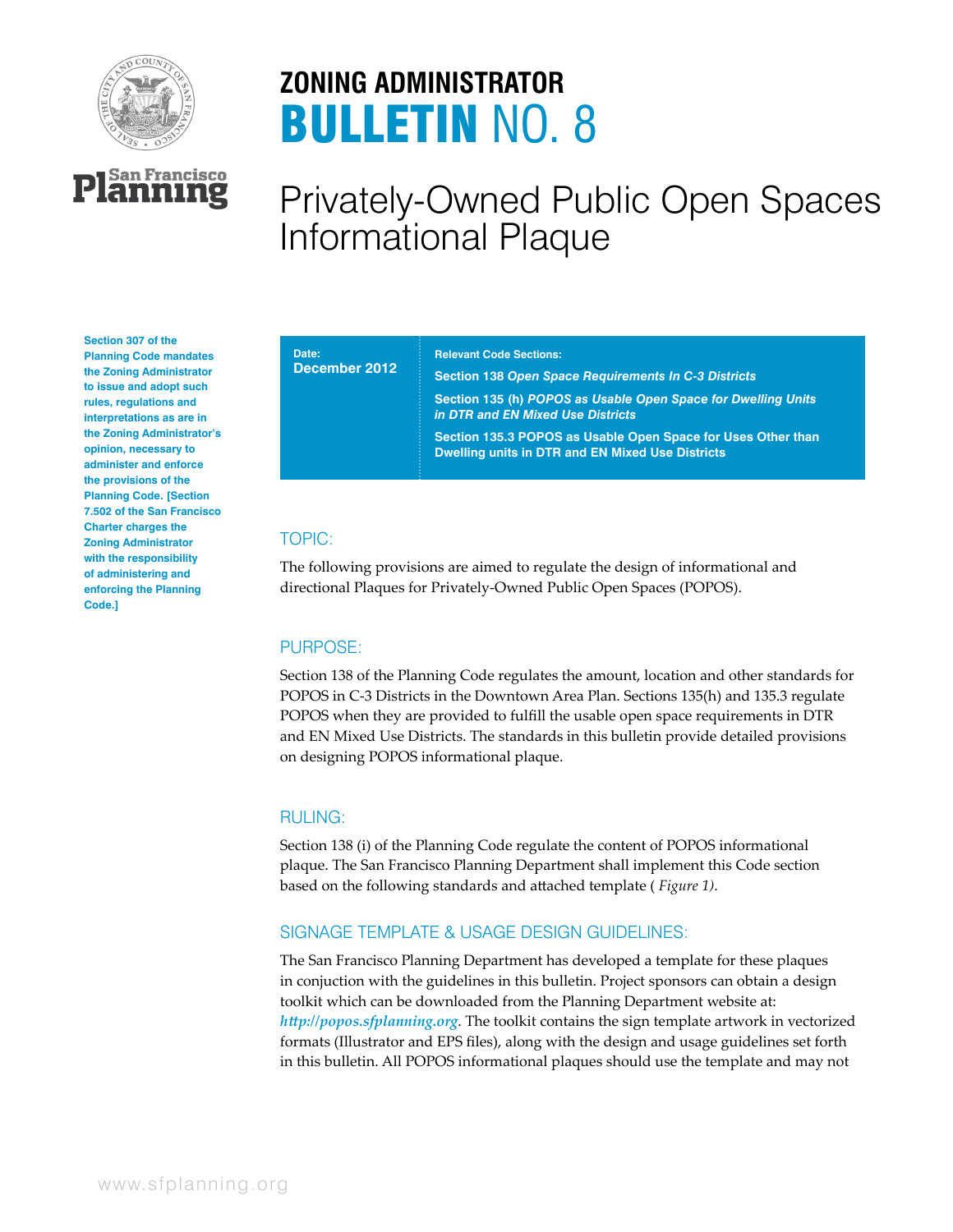*Figure 1 Sign Template and Dimensions*



#### NOTE:

All signs are required to be 16" wide x 20" high, as set forth in the artwork template, and may not be modified. The Public Open Space logo may not be modified. This template is available on-line at: *http://popos.sfplanning.org*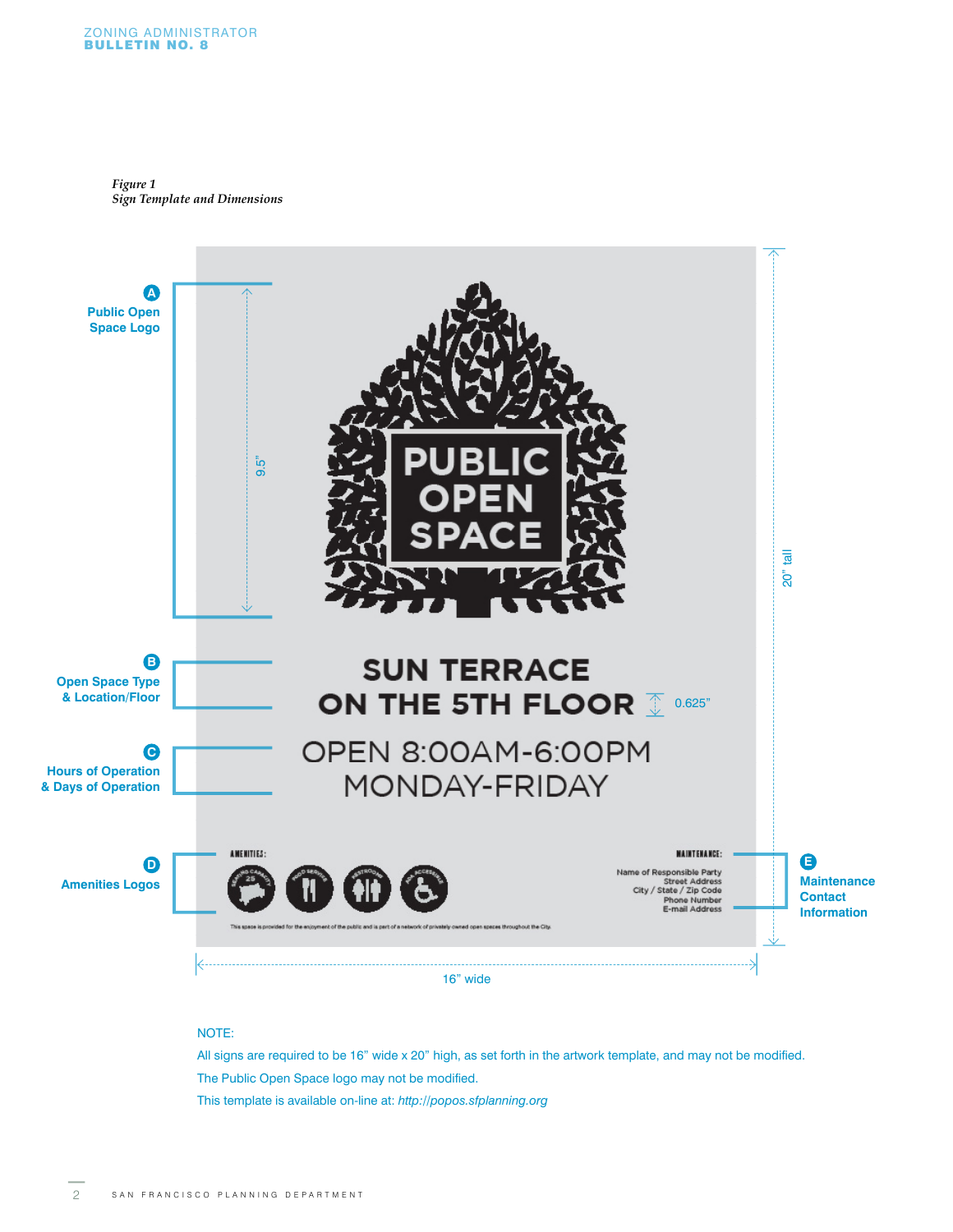modify the detailed dimensions or graphics set forth in this template (see *Figure 1*) and described below:

## **Public Open Space Logo: A**

- The logo art and placement **may not be modified**, and must remain 9.5" high and 7.5" wide, and occupy half of the total signage area.
- The "Public Open Space" text framed within the logo may not be modified. The template provides this logo with such provisions as default.

## **Open Space Type & Location/Floor: B**

- The open space type and location/floor text shall be set on two lines centered below the logo.
- For *Open Space Type*, choose from: Urban Garden, Urban Park, Plaza, View and/or Sun Terrace, Greenhouse, Snippet, Atrium, Indoor Park, Public Sitting Area.
- *Location/Floor text only needed in cases that the space is not visible from the* sidewalk. State the floor level where the space is located.
- Recommended font usage: Gotham Bold (or a bold sans serif font); upper case; at least 0.625" high.

### **Hours of Operation & Days of Operation: C**

- The hours and days of operation shall be set on two lines centered below the Open Space Type and Location/Floor text.
- Line one shall state *Open* followed by the hours of operation. Line two should state days of operation.
- Recommended font usage: Gotham Book or Regular (or a regular sans serif font); upper case; at least 0.625" high.

## **D** Amenities:

- Logos for features in the space (**use only if applicable**), as exactly provided in the template.
	- Seating logo (it is recommended that the number of seating spaces/capacity should be stated within the logo)
	- Food service logo (availability of cafes, food carts or other types of food vendors within the space)
	- Restroom logo
	- Universal accesibility logo
- These amenities logos provided in the artwork template may not be modified and or scaled smaller than at 1.25" diameter in height.



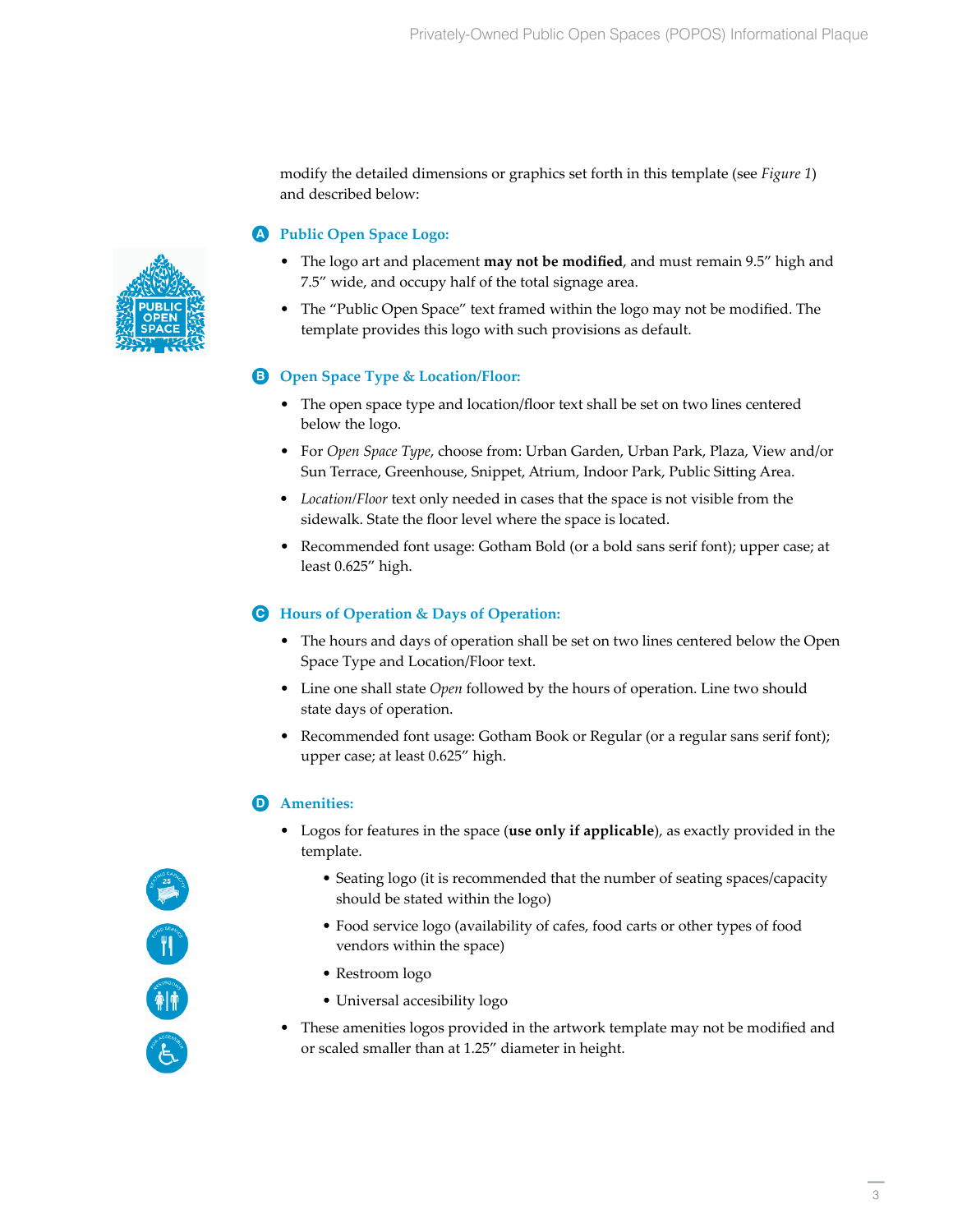#### **Maintenance Contact Information: E**

- Contact information shall be provided in five lines of text on the bottom right corner of the sign. The text should be right aligned with 1 inch margin from the right edge as displayed in the template.
- Please provide full information for: the name/entity of the party responsible for maintenance of the space; mailing address; phone number; and e-mail.
- Recommended font usage: Gotham Book or Medium (or a regular sans serif font); at least 16 point font size (or letter height 0.15" high).

#### **Directional Signs:**

If the open space is located inside a building, or if the open space is located outside a building but is primarily accessed through a building, or if the open space is not otherwise easily visible from the nearest public sidewalk, additional directional signs shall be placed as required by Planning Code Section 138(i)(C)(2). Such directional signs shall be placed in the lobby, elevators, directly outside the elevator exit at the level where the open space is located, and hallways to create a clear path to the open space. These signs shall be made of opaque, non-reflective material, and provide a clear contrast between the lettering and the background. The directional sign shall be placed so that the midpoint of the sign is positioned at a height between four and one-half to six feet above grade level. Directional signs shall use templates shown in *Figure 2*, wherever applicable and shall include the following:

- Public Open Space Logo
- Open Space Type & Location of Open Space
- How to Access the Open Space (2 lines of text max.) *example:* "Access via elevators at the end of this hallway"
- Direction Arrows (where necessary)

This policy shall be implemented through the Permit Review Process. Failure to comply with the requirements of this subsection shall be grounds for enforcement under this Code, including but not limited to the provisions of Sections 176 and 176.1

SIGN TEMPLATE AVAILABLE FOR DOWNLOAD:

**The template with artwork needed for designing POPOS signs (available in vector file formats) can be downloaded on the Planning Department's web site:**  *http://popos.sfplanning.org*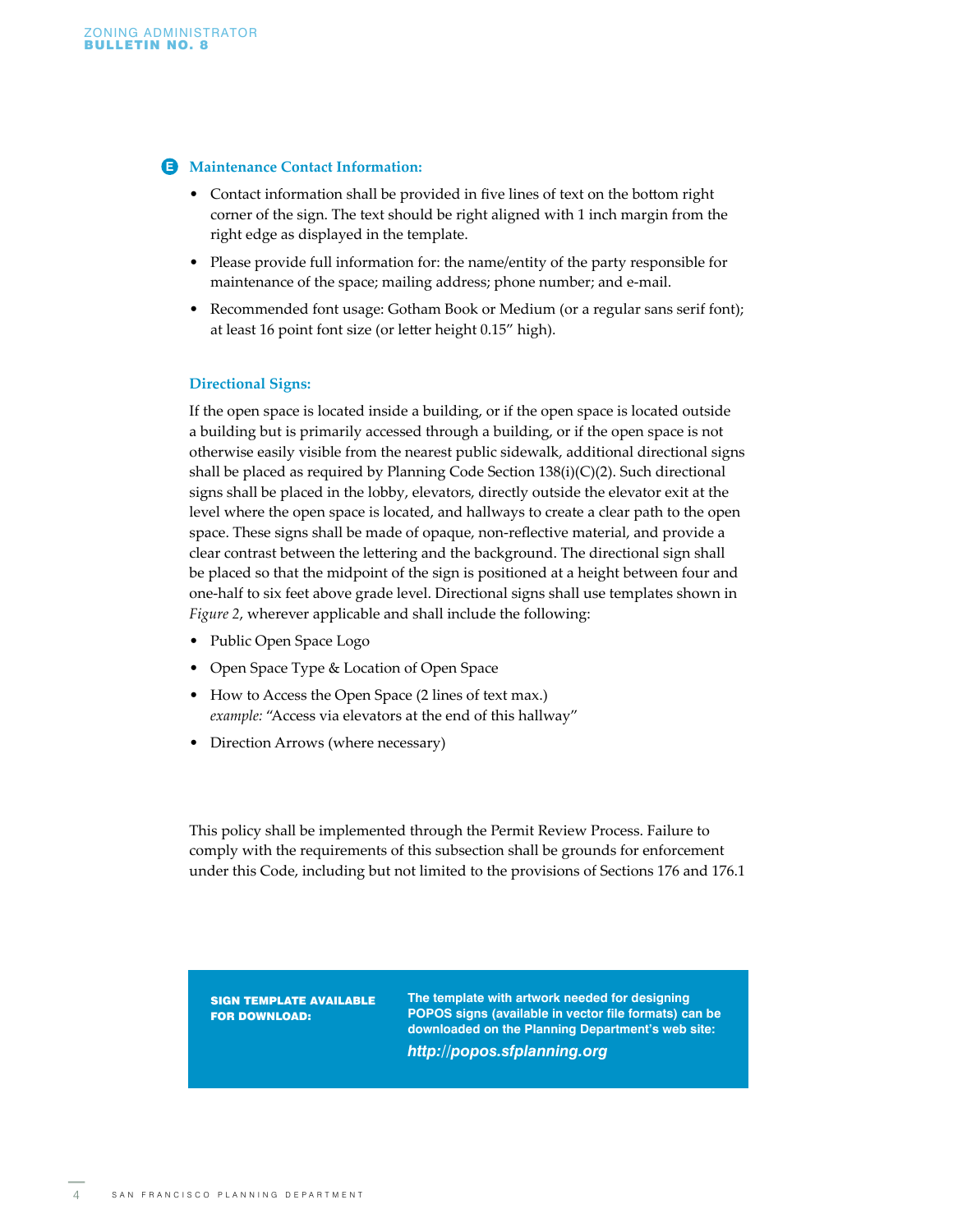*Figure 2 Directional Sign Template and Dimensions*